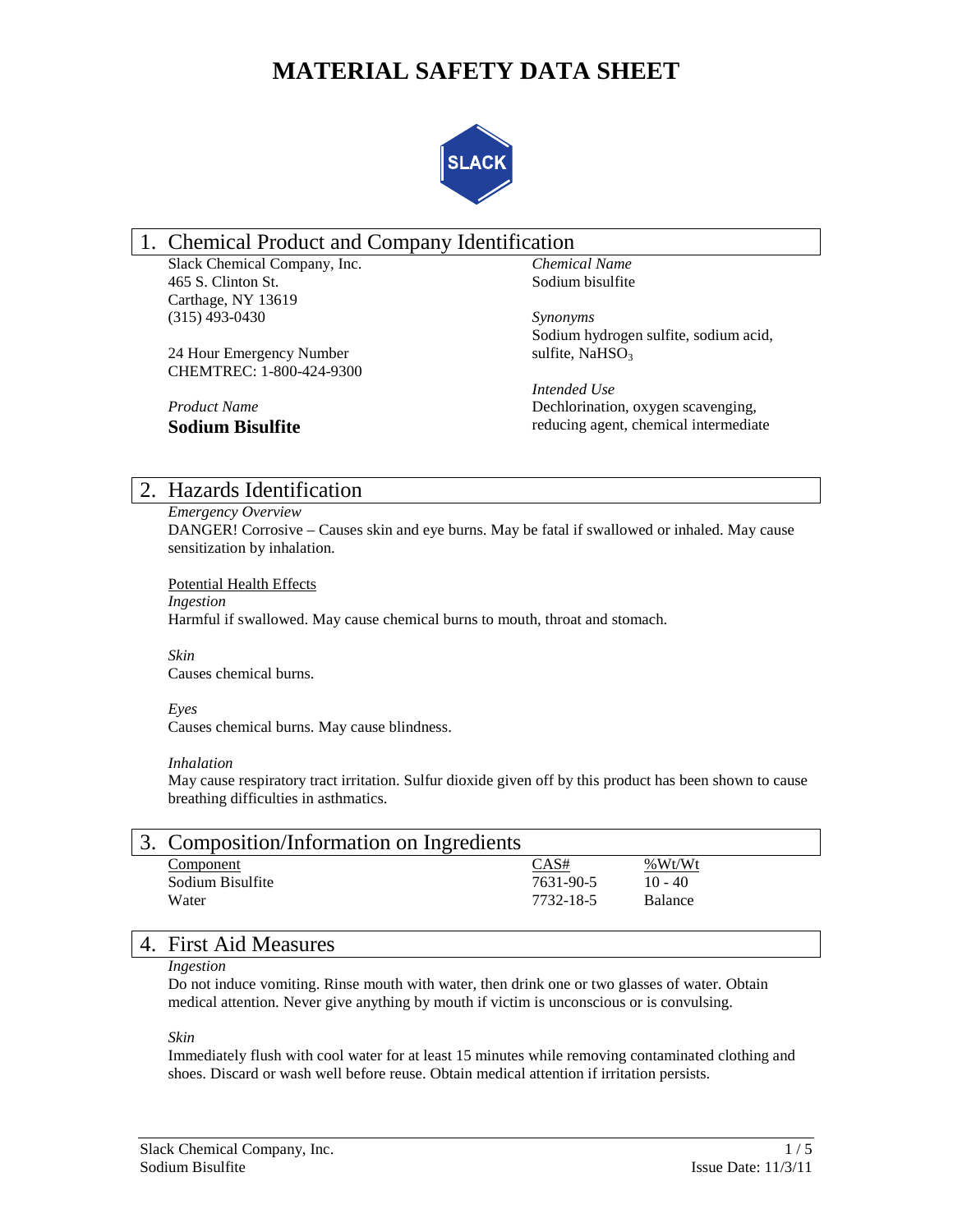#### *Eyes*

Immediately flush with cool water. Remove contact lenses, if applicable, and continue flushing for at least 15 minutes. Obtain medical attention immediately.

#### *Inhalation*

If symptoms develop move victim to fresh air. If symptoms persists, obtain medical attention.

## 5. Fire Fighting Measures

*Flammable Properties* None.

*Extinguishing Media* Use extinguishing agents appropriate for surrounding fire.

## *Fire-Fighting Procedures*

Firefighters should wear full protective clothing including self contained breathing apparatus.

## 6. Accidental Release Measures

## *Personal Precautions*

Keep unnecessary personnel away. Do not touch or walk through spilled material. Do not touch damaged containers or spilled material unless wearing appropriate protective clothing. Keep people away from and upwind of spill/leak.

## *Methods for Containment*

Stop leak if you can do so without risk. Prevent entry into waterways, sewers, basements or confined areas.

## *Methods for Clean-Up*

Should not be released into the environment. Before attempting clean up, refer to hazard data given above. Small spills may be absorbed with non-reactive absorbent and placed in suitable, covered, labeled containers. Prevent large spills from entering sewers or waterways. Contact emergency services and supplier for advice. Never return spills to original containers for re-use.

## 7. Handling and Storage

## *Handling Procedures*

Use good industrial hygiene practices in handling this material. Do not get this material in eyes, on skin, or on clothing. Avoid breathing vapors or mists of this product.

## *Storage Procedures*

Keep out of the reach of children. Store in a tightly closed container in a cool, dry and dark place away from incompatible materials.

| 8. Exposure Controls/Personal Protection        |                    |                 |  |
|-------------------------------------------------|--------------------|-----------------|--|
| <i>Exposure Guidelines</i><br>Sodium Bisulfite: | $5 \text{ mg/m}^3$ | (ACGIH TLV-TWA) |  |

## *Engineering Controls*

Use process enclosures, local exhaust ventilation, or other engineering controls to control airborne levels below recommended exposure limits. Facilities storing or utilizing this material should be equipped with and eyewash station and a safety shower.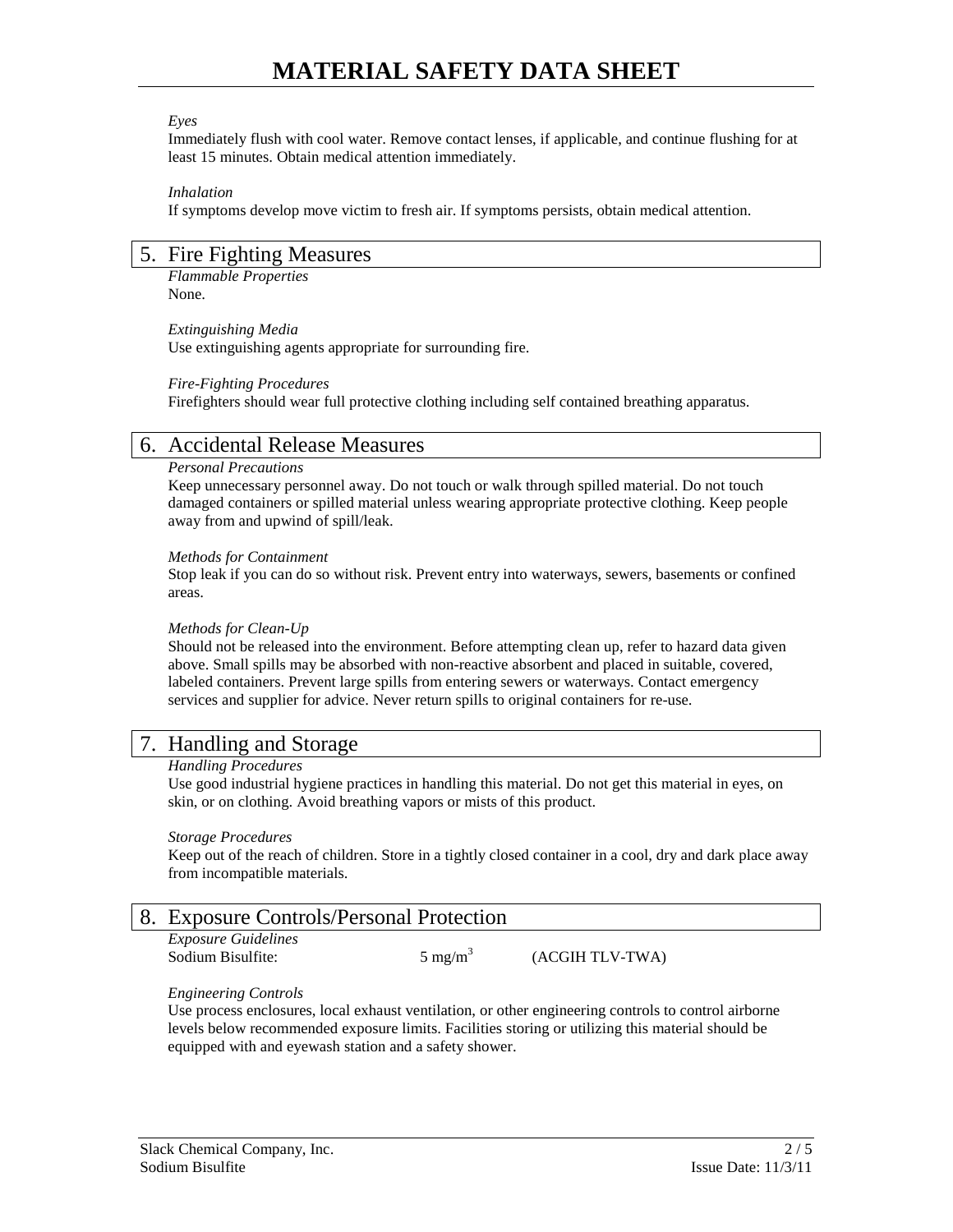## Personal Protective Equipment

*Eyes/Face*

Wear chemical goggles and face shield.

*Skin*

Gloves and apron of impervious material.

*Respiratory*

If airborne concentrations are above the applicable exposure limits, use NIOSH approved respiratory protection.

| 9. Physical & Chemical Properties |                                    |
|-----------------------------------|------------------------------------|
| <b>State</b>                      | Liquid                             |
| Appearance                        | Clear to slight yellow             |
| <i>Odor</i>                       | Pungent                            |
| pH                                | $3 - 5$                            |
| <i>Freezing Point</i>             | $6^{\circ}C(43^{\circ}F)$          |
| <b>Boiling Point</b>              | $104^{\circ}$ C (219 $^{\circ}$ F) |
| Specific Gravity, $20^{\circ}C$   | 1.33                               |
| Solubility (Water)                | 100%                               |
| <b>Flash Point</b>                | Not flammable                      |
| Upper/Lower Flammability          | Not flammable                      |
| <b>Auto Ignition Temperature</b>  | Not flammable                      |
| <b>Decomposition Temperature</b>  | Not available                      |

# 10.Chemical Stability & Reactivity Information

*Reactivity* Stable under normal temperature and pressure.

*Conditions to Avoid* Do not mix with other chemicals.

*Incompatible Materials* Strong oxidizing agents and acids.

*Hazardous Decomposition Products* Sulfur dioxide.

*Hazardous Polymerization* Will not occur.

# 11.Toxicological Information

*Component Analysis – LD50*  Sodium Bisulfite: Oral (LD50) 1,420 mg/kg [Rat]

*Inhalation Effects*

May cause respiratory tract irritation. Sulfur dioxide given off by this product has been shown to causes breathing difficulties in asthmatics.

*Irritation to skin* Causes chemical burns.

*Irritation to eyes* Causes chemical burns. May cause blindness.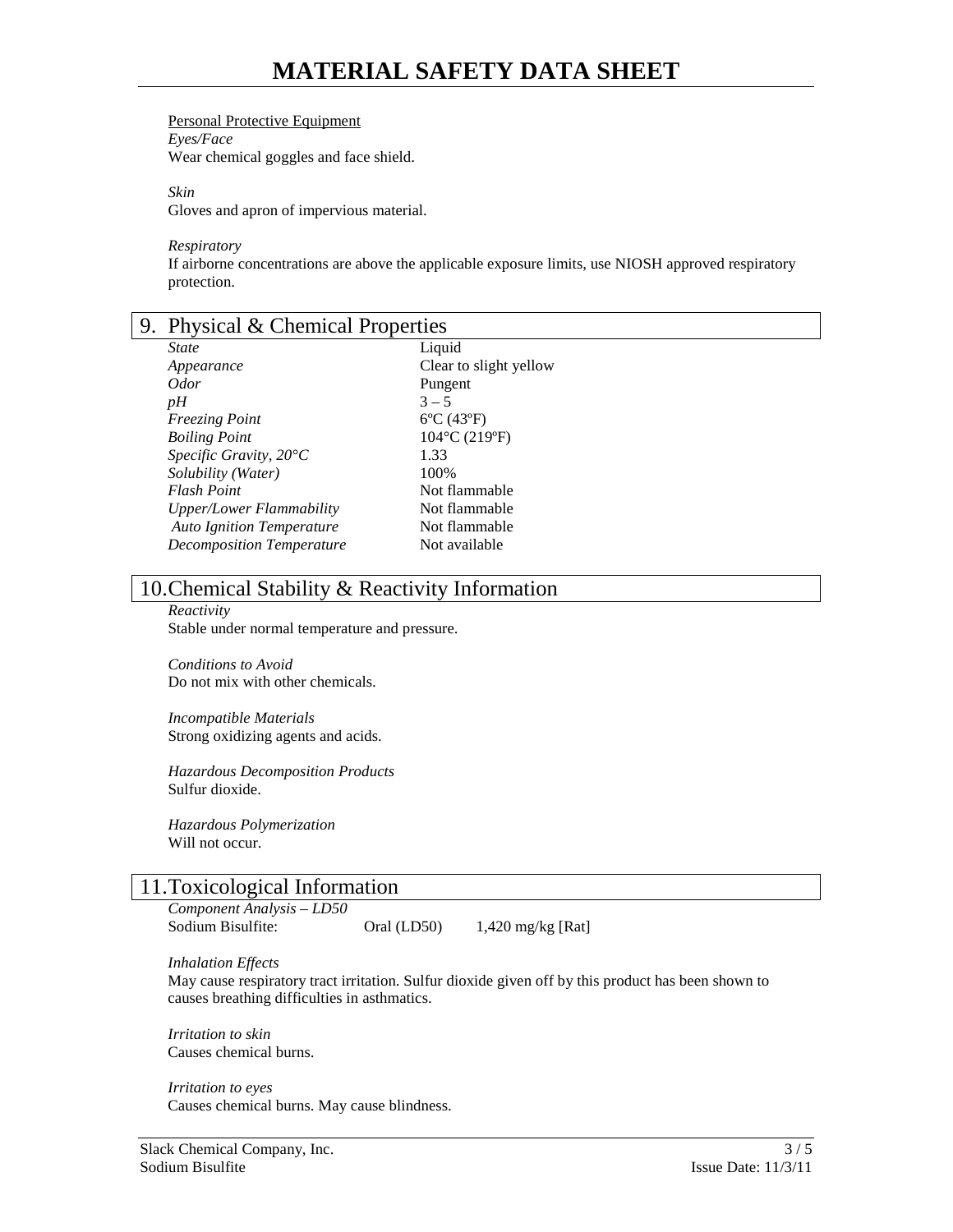# **MATERIAL SAFETY DATA SHEET**

#### *Carcinogenicity/mutagenicity*

This product is classified A4 by ACGIH, not classifiable as a human carcinogen.

## 12.Ecological Information

*Aquatic toxicity* Sodium Bisulfite: Daphnia magna– 119 ppm (EC50 – 48hr) Gambusia affinis – 240 ppm (LC50 – 96hr)

*Environmental Effects* Harmful to aquatic life.

*Persistance/Degradability* No data available.

*Bioaccumulation* No data available.

## 13.Disposal Considerations

*Disposal Instructions*

Waste material must be disposed of in accordance with federal, state, provincial, and local regulations. Empty containers should be recycled or disposed of through an approved waste management facility. Slack Chemical Co., Inc. recommends disposal of dry residues in an approved hazardous waste management facility or by neutralizing and disposing of according to local or permitted regulations.

## 14.Transport Information

*Shipping Description* ID Number: UN 2693 Proper Shipping Name: Bisulfites, aqueous solutions, n.o.s. (Sodium Bisulfite) Hazard Class: Class 8 – Corrosive Packing Group: III

# 15.Regulatory Information

*US Federal Regulations OSHA 29 CFR 1910.1200 Hazardous Chemical* Listed.

*SARA 302* Listed.

*SARA 311* Listed.

*TSCA Inventory* Listed.

*Canada DSL* Listed.

*WHMIS Classification* Class D2A, Class E.